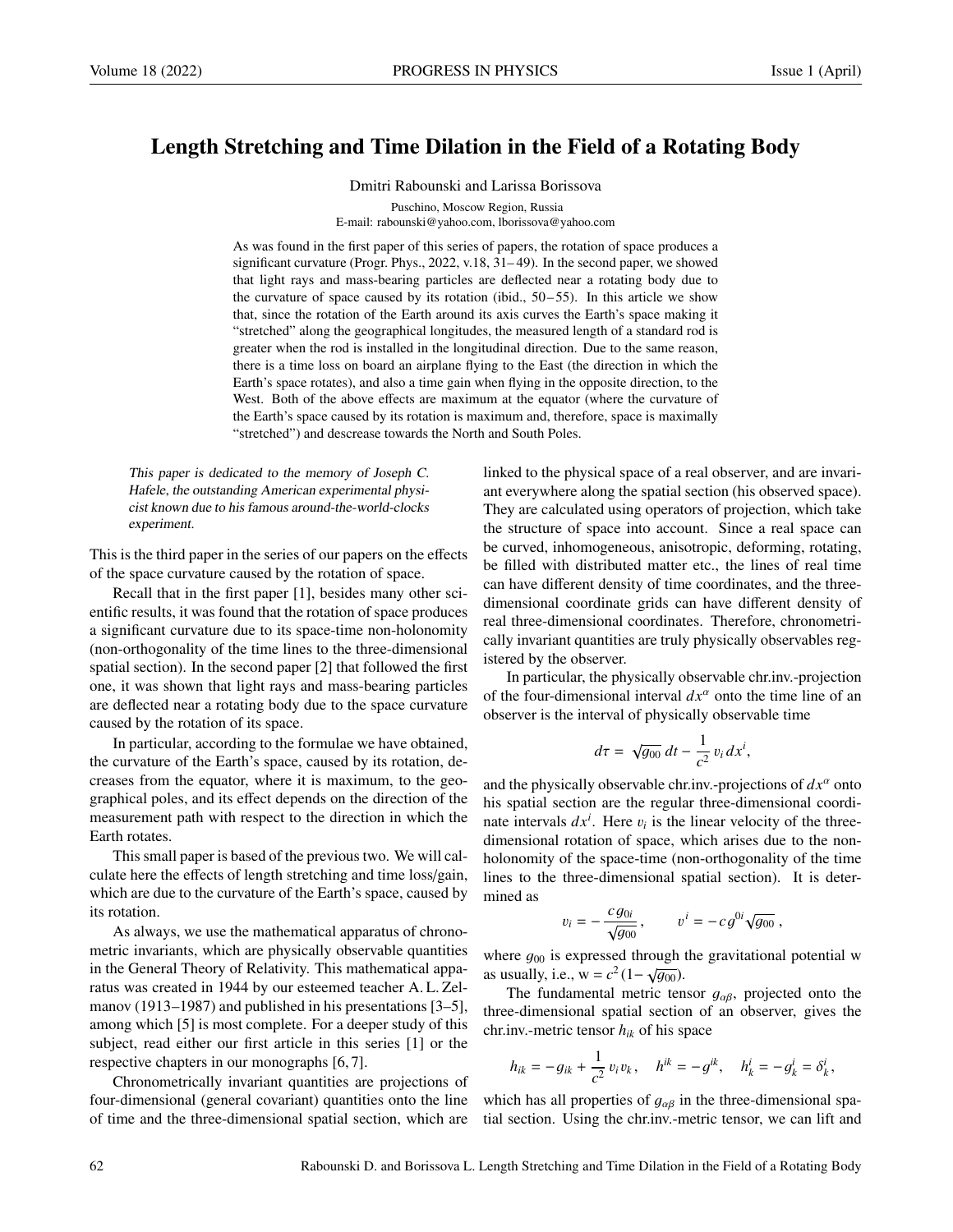lower indices in chr.inv.-quantities, and also get their squares. Thus, the square of the three-dimensional physically observable interval on the spatial section is calculated as

$$
d\sigma^2 = h_{ik} dx^i dx^k = \left(-g_{ik} + \frac{1}{c^2} v_i v_k\right) dx^i dx^k
$$

In our further calculations, we will use the same space metric that we used in two previous papers. This is the metric of a space, where the three-dimensional space rotates due to the non-holonomity of the space-time, but there is no field of gravitation. More precisely, we neglect the influence of the Earth's gravitation, since in our further examples we do not change the altitude above the Earth's surface, so the influence of the gravitational potential remains constant.

Assuming that the space rotates along the equatorial axis  $\varphi$ , i.e., along the geographical longitudes, with the linear velocity  $v_3 = \omega r^2 \sin^2 \theta$  (here  $\omega = const$  is the angular velocity of this rotation), we obtain  $d\omega$  from the definition of n. this rotation), we obtain  $g_{03}$  from the definition of  $v_i$ ,

$$
v_3 = \omega r^2 \sin^2 \theta = -\frac{c g_{03}}{\sqrt{g_{00}}},
$$

and then we obtain the metric of such a space

$$
ds^{2} = c^{2}dt^{2} - 2 \omega r^{2} \sin^{2} \theta dt d\varphi - d r^{2} - r^{2} (d\theta^{2} + \sin^{2} \theta d\varphi^{2}).
$$

The non-zero components of the fundamental metric tensor  $g_{\alpha\beta}$  of this metric are obvious from the above

$$
g_{00} = 1
$$
,  $g_{03} = -\frac{\omega r^2 \sin^2 \theta}{c}$ ,  
 $g_{11} = -1$ ,  $g_{22} = -r^2$ ,  $g_{33} = -r^2 \sin^2 \theta$ ,

and the non-zero components of the chr.inv.-metric tensor *hik*, calculated from the above, are equal to

$$
h_{11} = 1
$$
,  $h_{22} = r^2$ ,  $h_{33} = r^2 \sin^2 \theta \left( 1 + \frac{\omega^2 r^2 \sin^2 \theta}{c^2} \right)$ .

Now we have everything that is required for our further calculations.

So forth, we will calculate two effects due to the curvature of the Earth's space caused by its rotation.

First, we will calculate the effect of length stretching of a rod depending on its direction (in the equatorial, latitudinal and radial directions), as well as on the geographical latitude of the measurement site. According to the formulae for the Ricci curvature tensor and the scalar curvature, which we have obtained in the first paper [1, p. 45], the Earth's space is curved due to its rotation in the equatorial (longitudinal) direction, and its curvature decreases with the latitude from the equator, where the Earth's space is maximally "stretched", to the geographical poles of the Earth. Therefore, the measured

length of a standard rod is expected to be greater when the rod is installed in the direction along the geographical longitudes, and this effect of length stretching is maximum at the equator and decreases with the geographical longitudes towards the North and South Poles.

Second, we will calculate the difference in time on board an aircraft flying Westward and Eastward. It is expected that the rotation of the Earth's space causes a time loss when flying Eastward, the direction in which the Earth's space rotates, and a time gain when flying in the opposite direction, to the West. We also expect that the mentioned effects of time loss and time gain are greater when the airplane travels along the equator (where the curvature of the Earth's space caused by its rotation is maximum and, therefore, space is maximally "stretched") and decrease from the equator towards the North and South Poles.

1. Consider a standard rigid rod of an elementary length *dl*0, which is installed in a laboratory located somewhere on the surface of the Earth. Assume that the rod is installed in stages in three different positions: in the equatorial direction  $\varphi$  (along the geographical longitudes), in the polar direction  $\theta$ (along the geographical latitudes), and in the radial direction *r* read from the centre of the Earth.

Using the formula for the square of the three-dimensional physically observable interval  $d\sigma^2 = h_{ik} dx^i dx^k$  and the com-<br>popents of the physically observable chr inv -metric tensor  $h_{ik}$ ponents of the physically observable chr.inv.-metric tensor *hik* we have obtained for an Earth-like rotating space (see above), we calculate the rod's length measured in each of the three indicated positions. It is respectively equal to

$$
dl_r = \sqrt{h_{11} dr^2} = dr = dl_0,
$$
  
\n
$$
dl_\theta = \sqrt{h_{22} d\theta^2} = r d\theta = dl_0,
$$
  
\n
$$
dl_\varphi = \sqrt{h_{33} d\varphi^2} = \sqrt{1 + \frac{\omega^2 r^2 \sin^2 \theta}{c^2}} r \sin \theta d\varphi =
$$
  
\n
$$
= \sqrt{1 + \frac{\omega^2 r^2 \sin^2 \theta}{c^2}} dl_0,
$$

where  $dr = dl_0$  is the length of an elementary segment along the radial *r*-axis,  $rd\theta = dl_0$  is the length of an elementary arc along the latitudinal θ-axis (where θ is the polar angle read from the North Pole), and  $r \sin \theta d\varphi = dl_0$  is the length of an elementary arc along the equatorial  $\varphi$ -axis.

As you can see from the above formulae, the rod retains its original physically observable length  $dl_0$ , when installed in the positions along the radial direction  $dl_r = dl_0$ ) and along the geographical latitudes  $(dl_{\theta} = dl_0)$ .

However, when the rod is installed in the position along the geographical longitudes, i.e., along the equatorial direction in which the Earth's space rotates, its physically observable length *dl*ϕ becomes greater by a small amount <sup>δ</sup>*<sup>l</sup>* depending on the factor specific of the curvature of space caused by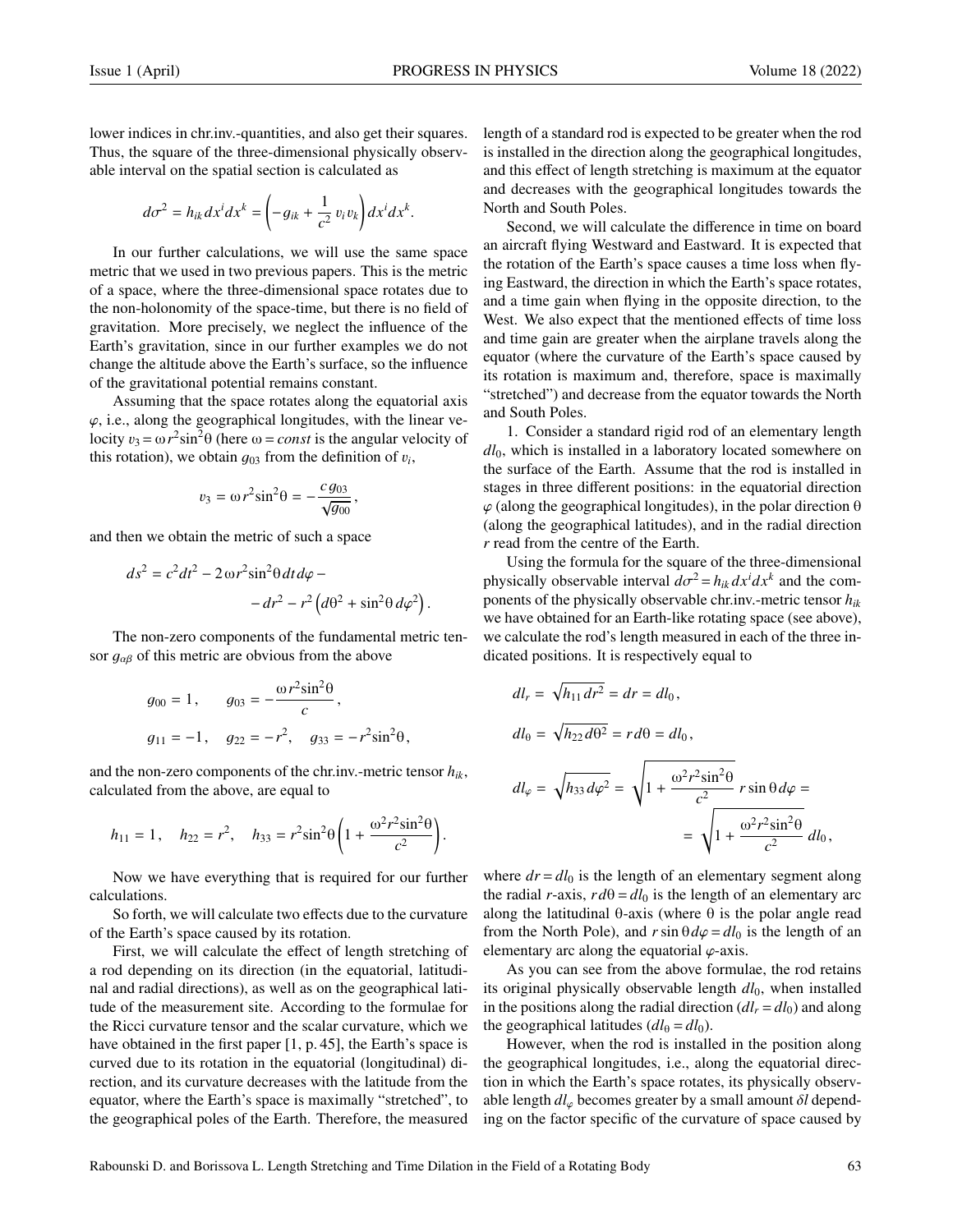its rotation [1, p. 45], i.e.,

$$
dl_{\varphi} = \sqrt{1 + \frac{\omega^2 r^2 \sin^2 \theta}{c^2}} dl_0 \approx \left(1 + \frac{\omega^2 r^2 \sin^2 \theta}{2c^2}\right) dl_0,
$$

$$
\delta l \approx \frac{\omega^2 r^2 \sin^2 \theta}{2c^2} dl_0.
$$

Let us calculate the numerical value of this length stretching δ*l*. The angular velocity of the Earth's rotation is equal to  $\omega = 1$  rev/day = 1.16 × 10<sup>-5</sup> rev/sec. The Earth's radius is<br>equal to  $r = 6.4 \times 10^8$  cm. Then the length stretching of a rod equal to  $r = 6.4 \times 10^8$  cm. Then the length stretching of a rod<br>installed at the equator of the Earth in the direction along the installed at the equator of the Earth in the direction along the longitudinal axis  $\varphi$  is equal to

$$
\delta l \simeq 3.1 \times 10^{-14} \, dl_0
$$

of the original length  $dl_0$  of the rod. At the latitude of the Greenwich Observatory (51° North Lat.,  $\theta = 90^\circ - 51^\circ = 39^\circ$ ) the length stretching of a rod installed along the longitudinal axis  $\varphi$  is less than at the equator and is equal to

$$
\delta l \simeq 1.2 \times 10^{-14} \, dl_0,
$$

and this effect of length stretching vanishes at the geographical poles of the Earth, since there  $\sin \theta = 0$  and, hence,

$$
\delta l = 0, \qquad dl_{\varphi} = dl_0.
$$

So, we clearly see that the curvature of the Earth's space along the equatorial (longitudinal) axis, caused by the rotation of the Earth, and, as a result, the "stretching" of physical coordinates along the geographical longitudes, lead to the stretching of the physically observable length of a rod, installed in the position along the geographical longitudes.

The mentioned effect of length stretching is maximum at the equator, where the curvature of the Earth's space and the longitudinal stretching of physical coordinates caused by the Earth's rotation is maximum, and decreases towards the geographical poles, where the length stretching vanishes.

2. Consider an atomic clock installed on board an airplane flying, in stages, Westward and Eastward around the Earth. In this case, according to the definition of physically observable time, and taking the characteristics of an Earthlike rotating space into account (see above), the flight time  $\tau$ registered on board the airplane is equal to

$$
\tau = \left(1 - \frac{1}{c^2} v_3 u^3\right) t = \left(1 - \frac{\omega r^2 \sin^2\theta}{c^2} u^3\right) t,
$$

where *t* is the reference (coordinate) time counted using a reference clock installed at the point of departure (which is the same as at the point of arrival in an around-the-world flight), and  $u^3$  is the linear coordinate velocity of the airplane, which is measured along the third, equatorial (longitudinal) axis  $\varphi$ 

as the difference in the geographical longitudes traveled by the airplane per second.

If the airplane stays at the airport, its coordinate velocity is equal to zero  $u^3 = 0$  and, therefore, the second term in the above formula vanishes. In this case, the clock installed on board the airplane count the same time as the reference clock at the airport  $(\tau = t)$ .

Since the Earth rotates from West to East, an airplane, when flying Eastward, travels in the same direction in which the Earth's space rotates (the airplane's velocity is co-directed with the rotation velocity of the Earth's space). As a result, the clock installed on board the airplane should register a time loss, the amount of which is calculated as

$$
\delta \tau_{\text{East}} = -\frac{\omega r^2 \sin^2 \theta}{c^2} u^3 t.
$$

When an airplane flies Westward, its velocity is directed opposite the rotation velocity of the Earth's space. Accordingly, in this case, the clock on board the airplane should register a time gain, the amount of which is

$$
\delta \tau_{\text{West}} = + \frac{\omega r^2 \sin^2 \theta}{c^2} u^3 t.
$$

Assume that the airplane flies along the equator around the Earth at a constant cruising speed of 800 km/hour, which means that  $u^3 = +5.5 \times 10^{-6}$  rev/sec when flying Eastward<br>and  $u^3 = -5.5 \times 10^{-6}$  rev/sec when flying Westward. Thus and  $u^3 = -5.5 \times 10^{-6}$  rev/sec when flying Westward. Thus,<br>the airplane returns to its point of departure in a time interval the airplane returns to its point of departure in a time interval  $t = 1.8 \times 10^5$  sec. The angular velocity of the Earth's rotation<br>is equal to  $\omega = 1$  rev/day  $= 1.16 \times 10^{-5}$  rev/sec and the Earth's is equal to  $\omega = 1$  rev/day =  $1.16 \times 10^{-5}$  rev/sec and the Earth's radius is equal to  $r = 6.4 \times 10^8$  cm. Thus, we obtain that the radius is equal to  $r = 6.4 \times 10^8$  cm. Thus, we obtain that the clock on board this airplane should register a time loss when clock on board this airplane should register a time loss when flying Eastward and a time gain when flying Westward, which are respectively equal to

$$
\delta \tau_{\text{East}} = -5.3 \text{ nanosec}, \quad \delta \tau_{\text{West}} = +5.3 \text{ nanosec.}
$$

That is, the rotation of the Earth's space results in a 5.3 nanosecond loss in time on board an Eastward-flying airplane travelled around the world along the equator, i.e., in the direction in which the Earth's space rotates, and a 5.3 nanosecond gain of time when travelled around the world in the opposite direction, to the West.

The above effect of time loss and time gain caused by the rotation of the Earth's space decreases with the geographical latitude due to the sine of the polar angle, which is a multiplier in the above formulae. For example, when flying Eastward and Westward around the Earth along the Greenwich parallel (51<sup>°</sup> North Lat.,  $\theta = 39^\circ$ ), the effect of time loss and time gain is respectively equal to

 $\delta \tau_{\text{East}} = -2.1 \text{ nanosec}, \quad \delta \tau_{\text{West}} = +2.1 \text{ nanosec}.$ 

This effect obviously vanishes at the geographical poles of the Earth, since there  $\sin \theta = 0$ .